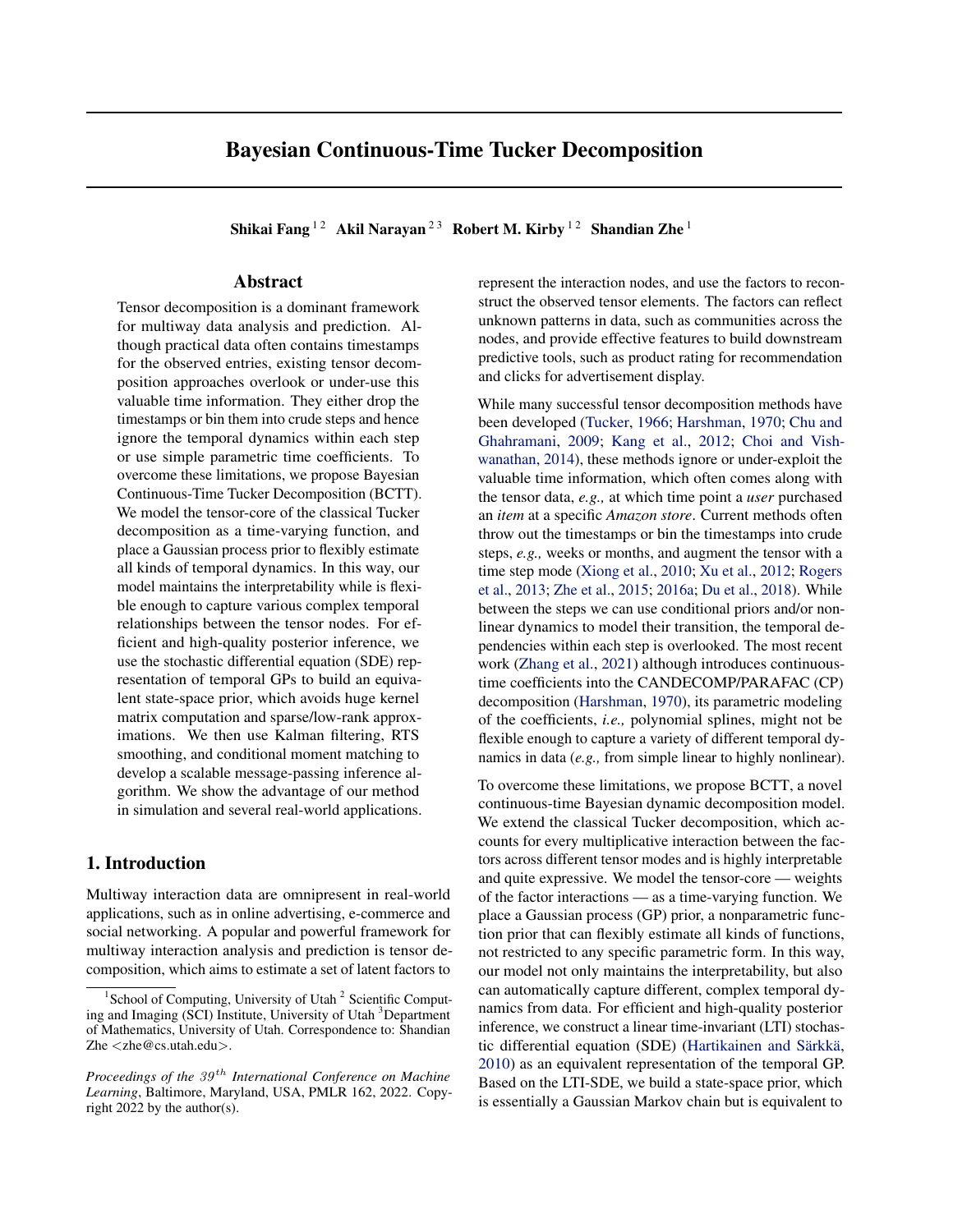the GP prior. In this way, we prevent the expensive kernel matrix computation in the original GP, and do not need any low-rank or sparse approximations. Next, we develop a message-passing posterior inference algorithm in the expectation propagation framework. We use Kalman filtering and Rauch–Tung–Striebel (RTS) smoothing (Särkkä, [2013\)](#page-10-6) to efficiently compute the posterior of the SDE states, and use conditional moment matching [\(Wang and Zhe,](#page-10-7) [2019\)](#page-10-7) and multi-variate delta method [\(Bickel and Doksum,](#page-9-7) [2015\)](#page-9-7) to overcome the intractability in moment matching. Both the time and space complexity of our inference algorithm is linear in the number of observed data points.

For evaluation, we examined our approach in both ablation study and real-world applications. On synthetic datasets, BCTT successful learned different temporal dynamics and recovered the clustering structures of the tensor nodes from their factor estimation. On three real-world temporal tensor datasets, BCTT significantly outperforms the competing dynamic decomposition methods, including discrete time factors and continuous time coefficients, often by a large margin. The structure of the learned tensor-core also shows interesting temporal evolution.

## 2. Background

**Tensor Decomposition.** Consider a K-mode tensor  $\mathcal{Y} \in$  $\mathbb{R}^{d_1 \times \cdots \times d_K}$ , where  $d_k$  is the number of nodes in mode k. We use a K-elements tuple  $\mathbf{i} = (i_1, \dots, i_K)$  to index each entry of the tensor, and denote the entry value by  $y_i$ . To factorize  $Y$  into a concise structure, we introduce a set of latent factors for the tensor nodes,  $\mathcal{U} = \{\mathbf{U}^1, \dots, \mathbf{U}^K\}$ , where each  $\mathbf{U}^k = [\mathbf{u}_1^k, \dots, \mathbf{u}_{d_k}^k]^\top$  is a factor matrix, in which each row consists of the factors for a node j in mode k, namely  $\mathbf{u}_j^k$  $(1 \leq j \leq d_k)$ . Given the factorization form, we estimate the optimal factors  $U$  to reconstruct the tensor  $Y$ , by minimizing a loss on the observed entries. The (arguably) most popular tensor factorization model is CANDECOMP/PARAFAC (CP) [\(Harshman,](#page-9-0) [1970\)](#page-9-0), whose entry-wise form is given by

$$
y_{i} \approx \boldsymbol{\lambda}^{\top}(\mathbf{u}_{i_{1}}^{1} \circ \ldots \circ \mathbf{u}_{i_{K}}^{K}) = \sum_{r=1}^{R} \lambda_{r} \prod_{k=1}^{K} u_{i_{k},r}^{k}, (1)
$$

where  $\circ$  is the Hadamard (element-wise) product,  $\lambda =$  $(\lambda_1, \ldots, \lambda_R)^\top$  and each  $\mathbf{u}_{i_k}^k = (u_{i_k,1}^k, \ldots, u_{i_k,R}^k)^\top$ . While simple and convenient, CP only accounts for the interaction between every r-th factor in different modes, *i.e.,*  $\prod_{k=1}^{K} u_{i_k,r}^k$  (weighted by  $\lambda_r$  accordingly), and overlook all the other possible interactions.

Tucker decomposition [\(Tucker,](#page-10-0) [1966\)](#page-10-0) is more interpretable and expressive than CP in that it considers all the possible interactions between the factors across the tensor modes. Specifically, Tucker decomposition assumes  $\mathcal{Y} \approx \mathcal{W} \times_1$  $\overline{\mathbf{U}}^1 \times_2 \ldots \times_K \mathbf{U}^K$  where  $\mathcal{W} \in \mathbb{R}^{R_1 \times \ldots \times R_K}$  is parametric tensor-core and  $\times_k$  is mode k tensor-matrix product [\(Kolda,](#page-9-8) [2006\)](#page-9-8). The entry-wise form is therefore given by

<span id="page-1-0"></span>
$$
y_{\mathbf{i}} \approx \text{vec}(\mathcal{W})^{\top} \left(\mathbf{u}_{i_1}^1 \otimes \ldots \otimes \mathbf{u}_{i_K}^K\right)
$$
  
= 
$$
\sum_{r_1=1}^{R_1} \ldots \sum_{r_K=1}^{R_K} \left[w_{(r_1,\ldots,r_K)} \cdot \prod_{k=1}^K u_{i_k,r_k}^k\right]
$$
 (2)

where  $\text{vec}(\cdot)$  is the vectorization and ⊗ is the Kronecker product. As we can see from [\(2\)](#page-1-0), every interaction between the factors across the K modes are accounted for,  $\{\prod_{k=1}^{K} u_{i_k,r_k}^k | 1 \leq r_1 \leq R_1, \ldots, 1 \leq r_K \leq R_K\}$ . Each interaction is weighted by an element of the tensor-core. It is easy to see that CP is a special case of Tucker decomposition when we set all  $R_k = R$  and W to be diagonal.

Gaussian Processes (GPs) are powerful Bayesian function estimators. Due to the nonparametric nature, GPs can automatically grasp the complexity of the target function underlying the data (*e.g.,* from linear to highly linear), not restricted to any parametric form. Specifically, suppose given N training examples,  $\mathbf{X} = [\mathbf{x}_1, \dots, \mathbf{x}_N]^\top$  and  $\mathbf{y} =$  $(y_1, \ldots, y_N)^\top$ , we want to learn a function  $f : \mathbb{R}^d \to \mathbb{R}$ . We place a GP prior over the target function, and then any finite set of the function values follow a multivariate Gaussian distribution. Consider  $f = (f(\mathbf{x}_1), \dots, f(\mathbf{x}_N))^{\top}$  and we have  $p(\mathbf{f}) = \mathcal{N}(\mathbf{f}|\mathbf{m}, \mathbf{K})$ , where m is the mean function value at the inputs and usually set to 0, and K is an  $N \times N$ kernel matrix — each element  $[K]_{n,n'} = \kappa(\mathbf{x}_n, \mathbf{x}_{n'})$  and  $\kappa(\cdot, \cdot)$  is a kernel function. A commonly used, powerful kernel is Matérn kernel,

$$
k(\mathbf{x}_n, \mathbf{x}_{n'}) = \sigma^2 \frac{\left(\frac{\sqrt{2\nu}}{l} \alpha(\mathbf{x}_n, \mathbf{x}_{n'})\right)^{\nu}}{\Gamma(\nu) 2^{\nu-1}} K_{\nu} \left(\frac{\sqrt{2\nu}}{l} \alpha(\mathbf{x}_n, \mathbf{x}_{n'})\right)
$$

where  $\alpha(\cdot, \cdot)$  is the distance function (usually the Euclidean distance),  $\Gamma(\cdot)$  is the gamma function,  $K_{\nu}(\cdot)$  is the modified Bessel function of the second kind,  $\nu$  is the degree of freedom, *l* is length-scale and  $\sigma^2$  magnitude. Given **f**, we use a noise model  $p(y|f)$  to fit the observed function outputs, *e.g.*,  $p(\mathbf{y}|\mathbf{f}) = \mathcal{N}(\mathbf{y}|\mathbf{f}, \tau^{-1}\mathbf{I})$ . We can then conduct Bayesian inference. The predictive distribution of the function value at a new input  $\mathbf{x}^*$  is straightforward to obtain: since  $[\mathbf{f}; f(\mathbf{x}^*)]$ follow a joint Gaussian distribution as well and  $p(f(\mathbf{x}^*)|\mathbf{f})$ is a conditional Gaussian distribution.

<span id="page-1-1"></span>SDE Representation of Temporal GPs. In the literature of stochastic differential equations (SDEs) (Särkkä et al., [2006;](#page-10-8) [Oksendal,](#page-9-9) [2013\)](#page-9-9), it is known that the solution of linear SDEs are Gaussian processes on time, namely, temporal GPs. From the other side, for temporal GPs with certain stationary kernels, we can construct an equivalent Linear Time-Invariant (LTI) SDE through spectral analysis [\(Har-](#page-9-6)tikainen and Särkkä, [2010\)](#page-9-6). Take the Matérn kernel with  $\nu = m + \frac{1}{2}$  (where  $m \in \mathbb{N}$ ) as an example. We can obtain its power spectral density as  $S(\omega) = P(i\omega)q_cP(-i\omega)$ ,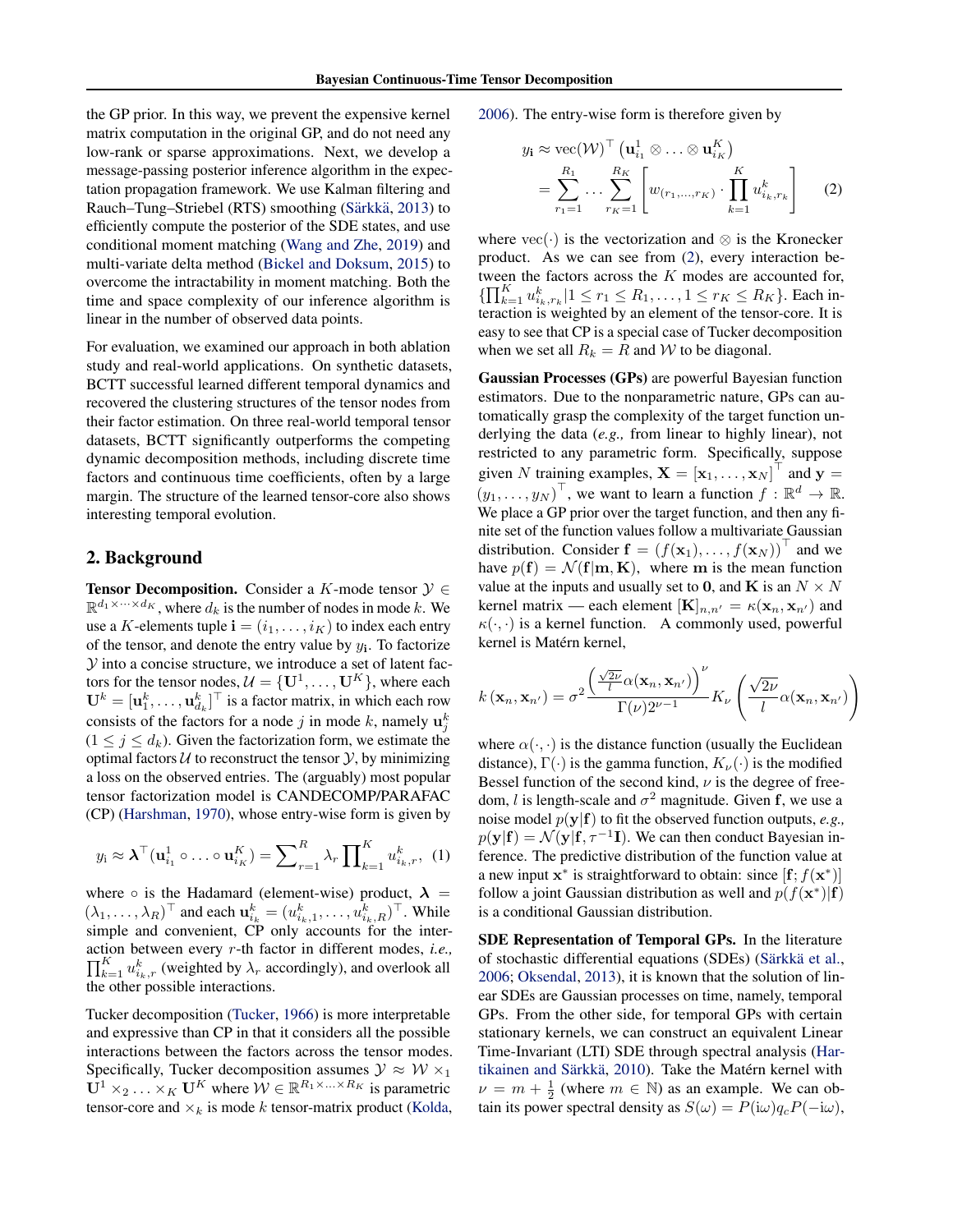where  $P(i\omega) = \frac{1}{(\beta + i\omega)^{m+1}}$ , i indicates the imaginary part,  $\beta =$ √  $\sqrt{2\nu}/l$ , and  $q_c = \frac{2\sigma^2 \pi^{1/2} \beta^{2m+1} \Gamma(m+1)}{\Gamma(m+1/2)}$ . This is equivalent to feeding a white noise process with diffusion  $q_c$  into a system, who transfers the signal with  $P(i\omega)$  to generate the output. Via inverse Fourier transform, we know the output process is the solution of the SDE

$$
\frac{d^{m+1}f(t)}{dt^{m+1}} + a_m \frac{d^m f(t)}{dt^m} + \ldots + a_0 f(t) = \xi(t), \quad (3)
$$

where  $\xi(t)$  is the white noise process with diffusion  $q_c$ , and  $a_0, \ldots, a_m$  are the coefficients of the zeroth, first, till m-th term in the polynomial of  $P(i\omega)$ 's denominator. This can be further written as an LTI-SDE, in which we define the state as  $\mathbf{y}(t) = \left(f(t), \frac{df(t)}{dt}\right)$  $\frac{f(t)}{\mathrm{d}t}, \ldots, \frac{\mathrm{d}f^{m}(t)}{\mathrm{d}t}$  $\left(\frac{m(t)}{\mathrm{d}t}\right)^\top$ , and

$$
\frac{\mathrm{d}\mathbf{y}(t)}{\mathrm{d}t} = \mathbf{F}\mathbf{x}(t) + \mathbf{L}\xi(t),\tag{4}
$$

where

$$
\mathbf{F} = \begin{pmatrix} 0 & 1 & & \\ & \ddots & \ddots & \\ & & 0 & 1 \\ -a_0 & \dots & -a_{m-1} & -a_m \end{pmatrix}, \quad \mathbf{L} = \begin{pmatrix} 0 \\ \vdots \\ 0 \\ 1 \end{pmatrix}.
$$

In general, although we cannot guarantee the power spectrum  $S(\omega)$  of the kernel has a polynomial form in the denominator, we can apply Taylor approximation on  $1/S(\omega)$ to construct an approximately equivalent LTI-SDE.

## 3. Model

While useful, existing tensor decomposition methods use discrete time steps, and hence can miss the temporal variations within each step. Although the latest work [\(Zhang](#page-10-5) [et al.,](#page-10-5) [2021\)](#page-10-5) employs continuous-time coefficients in the CP decomposition (see  $\lambda$  in [\(1\)](#page-1-1)), it uses polynomial splines to model these coefficients and might not be sufficient to capture more complex dynamics. The CP form can further restrict its capability of capturing temporal interactions between the factors across different tensor modes. To overcome these limitations, we propose BCTT, a Bayesian continuous-time Tucker decomposition approach.

Specifically, we model each element of the tensor-core  $W$ in the Tucker decomposition [\(2\)](#page-1-0) as a time-varying (or trend) function so as to capture the temporal interactions across all the factor combinations. In order to flexibly estimate a variety of complex temporal variations, we place a GP prior over each element,  $w_{\mathbf{r}}(t) \sim \mathcal{GP}(0, \kappa(t, t'))$  where  $\mathbf{r} = (r_1, \dots, r_K)$ . Given the observed tensor entry values and time points,  $D = \{(\mathbf{i}_1, t_1, y_1), \dots, (\mathbf{i}_N, t_N, y_N)\},\$ we have a multi-variate Gaussian prior over the values of  $w_{\mathbf{r}}(\cdot)$  at the observed timestamps,  $p(\mathbf{w}_{\mathbf{r}})$  =

 $\mathcal{N}(\mathbf{w_r}|\mathbf{0}, \mathbf{K_r})$ , where  $\mathbf{w_r} = [w_r(t_1), \dots, w_r(t_N)]^{\top}$ ,  $\mathbf{K_r}$ is the  $N \times N$  kernel matrix on the time points and each  $[\mathbf{K}_r]_{n,n'} = \kappa(t_n, t_{n'})$ . Given  $\mathcal{W}(t_n) = \{w_r(t_n)\}_r$ , we sample the observed entry value from  $p(y_n|W(t_n), U)$  =  $\mathcal{N}\left(y_n|\text{vec}\left({\cal W}(t_n)\right)^{\top}\left({\bf u}^1_{i_{n_1}}\otimes\ldots\otimes {\bf u}^K_{i_{n_K}}\right) \right)$  $\left( \rho, \tau^{-1} \right)$ , where  $\tau$  is the inverse variance, for which we place a Gamma prior,  $p(\tau) = \text{Gam}(\tau | b_0, c_0)$ . Here we only consider continuous observations. However, it is straightforward to extend our model and inference to other types of entry values. We further place a standard Gaussian prior over the latent factors  $p(\mathcal{U}) = \prod_{k=1}^K \prod_{j=1}^{d_k} \mathcal{N}(\mathbf{u}_j^k | \mathbf{0}, \mathbf{I}).$  The joint probability is

<span id="page-2-0"></span>
$$
p(\mathcal{U}, \{\mathbf{w_r}\}_{\mathbf{r}}, \tau, \mathbf{y}) = p(\mathcal{U})p(\tau) \cdot \prod_{\mathbf{r} = (1, \dots, 1)}^{(R_1, \dots, R_K)} \mathcal{N}(\mathbf{w_r} | \mathbf{0}, \mathbf{K_r})
$$

$$
\cdot \prod_{n=1}^{N} p(y_n | \mathcal{W}(t_n), \mathcal{U}).
$$
(5)

<span id="page-2-1"></span>However, a straightforward formulation as in [\(5\)](#page-2-0) brings in severe computational challenges. The joint probability includes many multivariate Gaussian distributions, *i.e.,*  $\mathcal{N}(\mathbf{w_r}|\mathbf{0}, \mathbf{K_r})$ . When the number of time points N is large, the calculation of each kernel matrix  $K_r$  and its inverse (in the distribution) is extremely expensive or even infeasible  $(\mathcal{O}(N^3))$  time complexity). To overcome this hurdle, we have to seek for various sparse GP approxima-tions (Quiñonero-Candela and Rasmussen, [2005\)](#page-9-10), which essentially use aggressive low-rank structures to approximate the kernel matrices.

To prevent sparse/low-rank approximations (which can be of low quality), we use SDEs to formulate our model so as to perform full GP inference with a linear cost in  $N$ . Specifically, we observe that each  $w_{\mathbf{r}}(t)$  is actually a temporal GP. Therefore, we can construct an equivalent LTI-SDE. For convenience, we use the Matérn kernel with  $\nu = 3/2 = 1+1/2$ for illustration. According to [\(4\)](#page-2-1), for each  $w_{\bf r}(t)$ , we define a state  $\gamma_{\mathbf{r}}(t) = (w_{\mathbf{r}}, \frac{dw_{\mathbf{r}}}{dt})^{\top}$ , and the SDE is

$$
\frac{\mathrm{d}\gamma_{\mathbf{r}}(t)}{\mathrm{d}t} = \mathbf{F}\gamma_{\mathbf{r}} + \mathbf{L}\xi(t),\tag{6}
$$

where  $\mathbf{F} = [0, 1; -\beta^2, -2\beta], \mathbf{L} = [0, 1],$  and the diffusion of the white noise  $\xi(t)$  is  $q_c = 4\beta^3 \sigma^2$ . The benefit of the LTI-SDE representation is that its discrete form (on  $t_1, \ldots, t_N$ ) is a Gaussian Markov chain,

$$
p(\gamma_{\mathbf{r}}(t_1)) = \mathcal{N}(\gamma_{\mathbf{r}}(t_1)|\mathbf{0}, \mathbf{P}_{\infty}),
$$
  
\n
$$
p(\gamma_{\mathbf{r}}(t_{n+1})|\gamma_{\mathbf{r}}(t_n)) = \mathcal{N}(\gamma_{\mathbf{r}}(t_{n+1})|\mathbf{A}_n\gamma_{\mathbf{r}}(t_n), \mathbf{Q}_n)
$$
 (7)

where  $\mathbf{P}_{\infty} = [\sigma^2, 0; 0, \beta^2 \sigma^2]$  is the stationary covariance calculated by solving the matrix Riccati equation [\(Lancaster](#page-9-11) [and Rodman,](#page-9-11) [1995\)](#page-9-11),  $\Delta_n = t_{n+1} - t_n$  is the time difference,  $\mathbf{A}_n = \exp(\mathbf{F}\Delta_n)$ , and  $\mathbf{Q}_n = \mathbf{P}_{\infty} - \mathbf{A}_n \mathbf{P}_{\infty} \mathbf{A}_n^{\top}$ .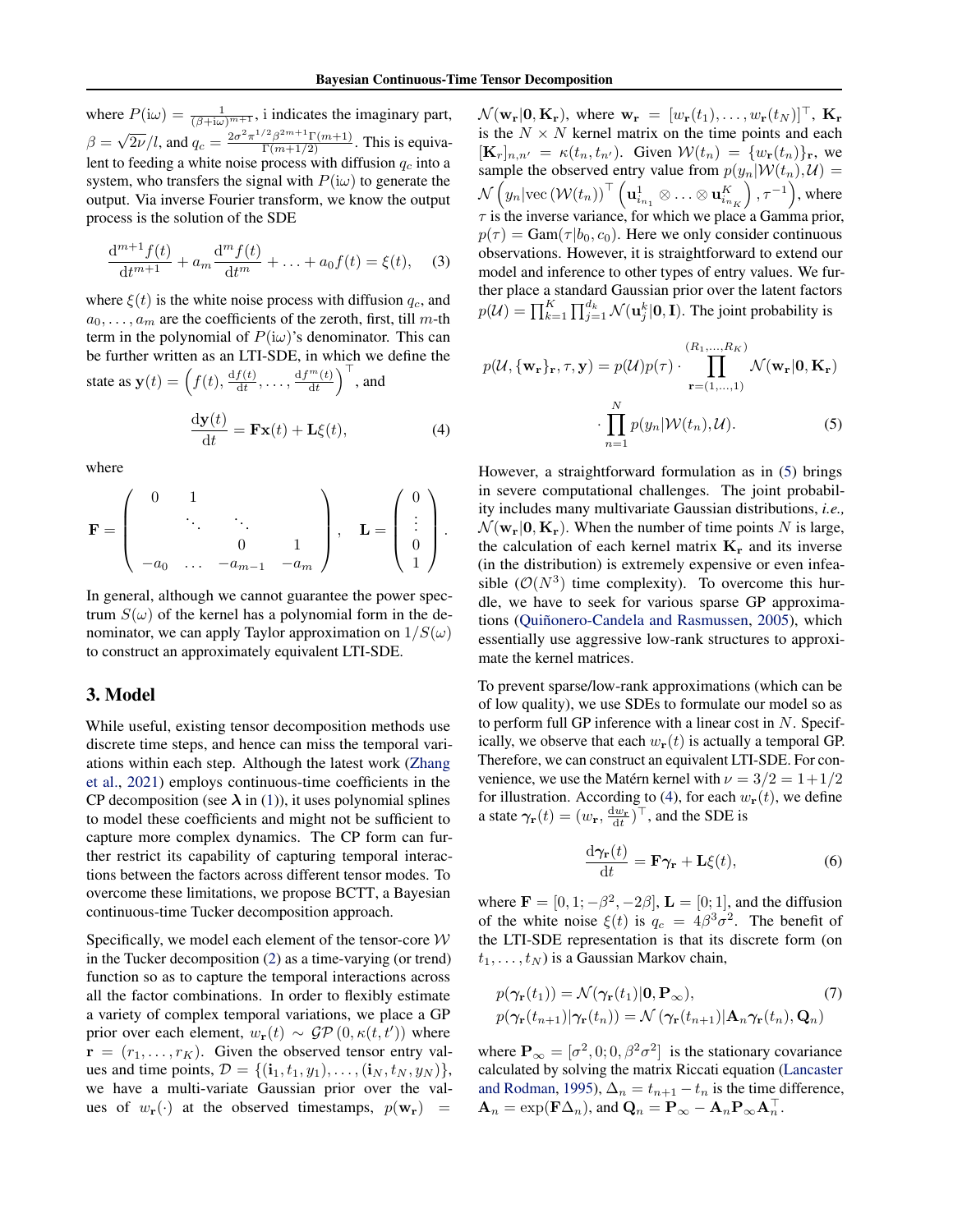To represent all the temporal GPs in our model, we define a joint state  $\overline{\gamma}(t)$  as the concatenation of all  $\{\gamma_{\mathbf{r}}(t)\}_{\mathbf{r}}$ . Accordingly, the discrete form of the SDE for  $\overline{\gamma}(t)$  follows

$$
\label{eq:1D1V:1D} \begin{split} p(\overline{\gamma}_1) &= \mathcal{N}(\overline{\gamma}_1|\mathbf{0},\boldsymbol{\Sigma}),\\ p(\overline{\gamma}_{n+1}|\overline{\gamma}_n) &= \mathcal{N}(\overline{\gamma}_{n+1}|\mathbf{B}_n\overline{\gamma}_n,\mathbf{C}_n), \end{split} \tag{8}
$$

where  $\overline{\gamma}_n \stackrel{\Delta}{=} \overline{\gamma}(t_n)$ ,  $\Sigma = \text{diag}(\mathbf{P}_{\infty}, \dots, \mathbf{P}_{\infty})$ ,  $\mathbf{B}_n =$  $diag(\mathbf{A}_n, \dots, \mathbf{A}_n)$ , and  $\mathbf{C}_n = diag(\mathbf{Q}_n, \dots, \mathbf{Q}_n)$ . As we can see, this is essentially a state-space prior over the collection of states  $\{\overline{\gamma}_n\}$ . To extract the tensor-core  $W(t)$ , we can use a sparse  $\overline{R} \times 2\overline{R}$  matrix,

$$
\mathbf{H} = \begin{pmatrix} 1 & 0 & & & \\ & & 1 & 0 & & \\ & & & \ddots & & \\ & & & & 1 & 0 \end{pmatrix},
$$

to obtain  $\text{vec}(\mathcal{W}(t)) = \mathbf{H} \cdot \overline{\gamma}(t)$ , where  $\overline{R}$  is the size of the tensor-core,  $\overline{R} = \prod_{k=1}^{K} R_k$ .

Now, we replace the multivariate Gaussians in [\(5\)](#page-2-0) by the state space prior in [\(8\)](#page-3-0), and write the joint probability as

$$
p(\mathcal{U}, \{\overline{\gamma}_n\}, \tau, \mathbf{y}) = p(\mathcal{U})p(\tau) \cdot p(\overline{\gamma}_1) \prod_{n=1}^{N-1} p(\overline{\gamma}_{n+1}|\overline{\gamma}_n)
$$

$$
\prod_{n=1}^{N} \mathcal{N}\left(y_n | (\mathbf{H}\overline{\gamma}_n)^{\top} \left(\mathbf{u}_{i_{n_1}}^1 \otimes \ldots \otimes \mathbf{u}_{i_{n_K}}^K\right), \tau^{-1}\right). \tag{9}
$$

Since each state  $\overline{\gamma}_n$  is only dependent on the its previous state  $\overline{\gamma}_{n-1}$  (Markov property), we no longer need to compute a giant  $N \times N$  covariance matrix nor need low-rank approximations. The state space prior enables us to develop an efficient, linear GP inference algorithm, as presented in the next section.

## 4. Algorithm

The exact posterior of our model is infeasible to calculate, because the likelihood of each data point  $n$  (arising from the entry-wise Tucker decomposition [\(2\)](#page-1-0)) couples the relevant latent factors  $\{ \mathbf{u}_{i_{n_1}}^1, \dots, \mathbf{u}_{i_{n_K}}^K \}$  and state  $\overline{\gamma}(t_n)$ . To address this issue, we introduce Gaussian-Gamma likelihood approximations, and based on Kalman filtering (KF) [\(Kalman,](#page-9-12) [1960\)](#page-9-12) and Rauch-Tung-Striebel (RTS) smoothing [\(Rauch et al.,](#page-9-13) [1965\)](#page-9-13) we develop an efficient message-passing algorithm in the expectation propagation (EP) framework [\(Minka,](#page-9-14) [2001a\)](#page-9-14). See Fig[.1.](#page-5-0)

## 4.1. Gaussian-Gamma Approximations for Efficient Filtering and Smoothing

Specifically, we approximate each data likelihood with

<span id="page-3-1"></span><span id="page-3-0"></span>
$$
\mathcal{N}\left(y_n | (\mathbf{H}\overline{\boldsymbol{\gamma}}_n)^{\top} \left(\mathbf{u}_{i_{n_1}}^1 \otimes \ldots \otimes \mathbf{u}_{i_{n_K}}^K\right), \tau^{-1}\right) \approx \ell_n
$$
  

$$
\stackrel{\Delta}{=} Z_n \cdot \prod_{k=1}^K \mathcal{N}\left(\mathbf{u}_{i_{n_k}}^k | \mathbf{m}_{i_{n_k}}^{k,n}, \mathbf{V}_{i_{n_k}}^{k,n}\right) \cdot \text{Gam}\left(\tau | b_n, c_n\right)
$$
  

$$
\cdot \mathcal{N}\left(\mathbf{H}\overline{\boldsymbol{\gamma}}_n | \beta_n, \mathbf{S}_n\right),
$$
 (10)

where  $Z_n$  is a normalization term (it will be canceled during inference). Hence we obtain the approximate posterior by

<span id="page-3-2"></span>
$$
q(\mathcal{U}, \{\overline{\gamma}_n\}, \tau) \propto \prod_{k=1}^K \prod_{j=1}^{d_k} \mathcal{N}(\mathbf{u}_j^k | \mathbf{0}, \mathbf{I}) \text{Gam}(\tau | b_0, c_0)
$$
  

$$
\prod_{n=1}^N \prod_{k=1}^K \mathcal{N}(\mathbf{u}_{i_{n_k}}^k | \mathbf{m}_{i_{n_k}}^{k,n}, \mathbf{V}_{i_{n_k}}^{k,n}) \text{Gam}(\tau | b_n, c_n) \qquad (11)
$$
  

$$
p(\overline{\gamma}_1) \mathcal{N}(\mathbf{H} \overline{\gamma}_1 | \beta_1, \mathbf{S}_1) \prod_{n=1}^{N-1} p(\overline{\gamma}_{n+1} | \overline{\gamma}_n) \mathcal{N}(\mathbf{H} \overline{\gamma}_n | \beta_n, \mathbf{S}_n).
$$

The parameters of the approximation terms, including  $\{\mathbf m_{i_{n_k}}^{k,n},\mathbf V_{i_{n_k}}^{k,n},b_n,c_n,\boldsymbol{\beta}_n,\widetilde{\mathbf{S}}_n\}$ , will be updated and estimated during the message-passing inference. After that, we can obtain the (approximate) posterior of latent factors and noise inverse variance  $\tau$  by merging relevant terms,  $q(\mathbf{u}_j^k) \ \propto \ \mathcal{N}(\mathbf{u}_j^k | \mathbf{0}, \mathbf{I}) \prod_{i_{n_k} = j} \mathcal{N}(\mathbf{u}_{i_{n_k}}^k | \mathbf{m}_{i_{n_k}}^{k,n}, \mathbf{V}_{i_{n_k}}^{k,n}),$  and  $q(\tau) \propto \text{Gam}(\tau | b_0, c_0) \prod_{n=1}^{N} \text{Gam}(\tau | b_n, c_n)$ , which have closed forms, *i.e.,* Gaussian or Gamma.

However, the posterior of the states  $\overline{\gamma}_n$  is not easy to obtain, because  $\overline{\gamma}_n$  are chained in the state space prior. Thanks to the Gaussian term  $\mathcal{N}(\mathbf{H}\overline{\boldsymbol{\gamma}}_n | \boldsymbol{\beta}_n, \mathbf{S}_n)$  introduced in [\(10\)](#page-3-1) — by symmetry, we can view it as  $\mathcal{N}(\beta_n|\mathbf{H}\overline{\gamma}_n, \mathbf{S}_n)$  — a Gaussian likelihood (emission) of the virtual observation  $\beta_n$  following the state space prior of each  $\overline{\gamma}_n$  (see the third line of [\(11\)](#page-3-2)). Therefore, we can apply the standard KF in a forward pass and RTS smoothing in a backward pass to efficiently compute all the marginal posteriors  $q(\overline{\gamma}_n)$  and  $q(\overline{\gamma}_n, \overline{\gamma}_{n+1})$ , with a linear cost in N (*i.e.*,  $\mathcal{O}(N^3)$  complexity). Note that the standard KF and RTS can only be used for Gaussian emissions but they give exact results. For non-Gaussian likelihoods, we have to combine with extra approximations, such as extended KF and unscented KF (Särkkä, [2013\)](#page-10-6), which can be unstable and more costly.

## 4.2. Message Passing with Conditional Moment Matching

To optimize the approximation terms in each  $\ell_n$  (see [\(10\)](#page-3-1)), we develop a message- passing algorithm in the EP framework. Specifically, at each step, given all  $\ell_n$ , we first run KF and RST smoothing to calculate the posterior of each sate  $q(\overline{\gamma}_n)$ . The calculation is actually the standard message passing in chain graphical models [\(Bishop,](#page-9-15) [2006\)](#page-9-15). Each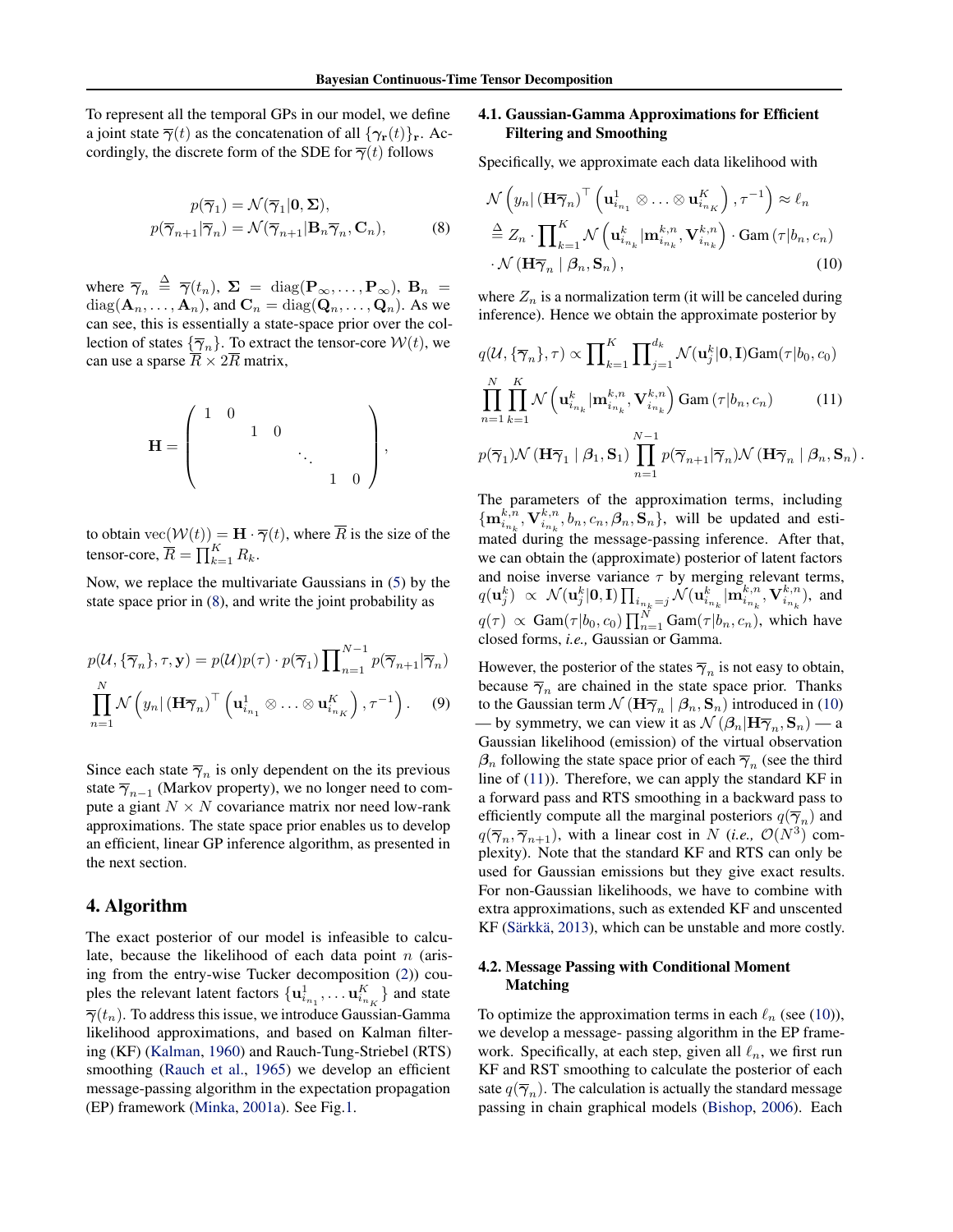Gaussian term  $\mathcal{N}(\mathbf{H}\overline{\gamma}_n \mid \beta_n, \mathbf{S}_n)$  is the initial message sent from data point *n* to the state  $\overline{\gamma}_n$ , then we conduct KF to compute the message from each  $\overline{\gamma}_n$  to  $\overline{\gamma}_{n+1}$  (forward pass), and then RTS smoothing the messages from  $\overline{\gamma}_{n+1}$  to  $\overline{\gamma}_n$ (backward pass). The posterior  $q(\overline{\gamma}_n)$  is obtained by aggregating all the messages sent to  $\overline{\gamma}_n$  (*i.e.*, those from  $\overline{\gamma}_{n-1}$ ,  $\overline{\gamma}_{n+1}$  and data point n), which ends up with a Gaussian distribution.

Next, we use the state posteriors  $\{q(\overline{\gamma}_n)\}$  to update the likelihood approximation terms in  $\{\ell_n\}$  via EP. Specifically, for each data point  $n$ , we obtain a calibrated distribution by dividing the global posterior by the current approximation,

$$
q^{\n}(\mathbf{\Theta}_n) \propto \frac{q(\overline{\gamma}_n)q(\tau)\prod_{k=1}^K q(\mathbf{u}_{i_{n_k}}^k)}{\ell_n} = \mathcal{N}(\boldsymbol{\eta}_n|\boldsymbol{\beta}^{\backslash n}, \mathbf{S}^{\backslash n})
$$

$$
\cdot \prod_{k=1}^K \mathcal{N}\left(\mathbf{u}_{i_{n_k}}^k | \mathbf{m}_{i_{n_k}}^{k, \backslash n}, \mathbf{V}_{i_{n_k}}^{k, \backslash n}\right) \text{Gam}\left(\tau|b^{\backslash n}, c^{\backslash n}\right),
$$

where  $\eta_n = H \overline{\gamma}_n = \text{vec}(\mathcal{W}(t_n)),$  and  $\Theta_n =$  $\{\boldsymbol{\eta}_n, \{\mathbf{u}_{i_{n_k}}^k\}_k, \tau\}$  are all the random variables present in the  $n$ -th likelihood. The calibrated distribution integrates the information from all the other data points, *i.e.,* the context. To update the terms in  $\ell_n$ , we construct a tilted distribution,

$$
\widetilde{p}(\mathbf{\Theta}_n) \propto q^{\setminus n}(\mathbf{\Theta}_n) \cdot \mathcal{N}\left(y_n|\boldsymbol{\eta}_n^\top \left(\mathbf{u}_{i_{n_1}}^1 \otimes \ldots \otimes \mathbf{u}_{i_{n_K}}^K\right), \tau^{-1}\right).
$$
\n(12)

We aim to project the tilted distribution back to our approximation family (exponential family), to obtain

$$
q^*(\mathbf{\Theta}_n) = \mathcal{N}(\boldsymbol{\eta}_n | \boldsymbol{\beta}_n^*, \mathbf{S}_n^*)
$$
\n
$$
\cdot \prod_{k=1}^K \mathcal{N}\left(\mathbf{u}_{i_{n_k}}^k | \mathbf{m}_{i_{n_k}}^{k,*}, \mathbf{V}_{i_{n_k}}^{k,*}\right) \text{Gam}\left(\tau | b_n^*, c_n^*\right),
$$
\n(13)

from which we update  $\ell_n$  terms via dividing the calibrated distribution back,

$$
\ell_n \leftarrow \frac{q^*(\mathbf{\Theta}_n)}{q^{\backslash n}(\mathbf{\Theta}_n)}.\tag{14}
$$

The projection essentially is to minimize the Kullback-Leibler divergence from  $\tilde{p}(\Theta_n)$  to  $q^*(\Theta_n)$ , which can be done by moment matching. For example, the Gaussian pos done by moment matching. For example, the Gaussian posterior of  $\eta_n$  in [\(13\)](#page-4-0) needs two moments — the expectation of  $\boldsymbol{\eta}_n$  and  $\boldsymbol{\eta}_n\boldsymbol{\eta}_n^\top.$  So we need to compute them under the tilted distribution so as to match the parameters of  $q^*(\boldsymbol{\eta}_n)$ , namely  $\beta_n^* = \mathbb{E}_{\widetilde{p}}\left[\eta_n\right]$  and  $\mathbf{S}_n^* = \mathbb{E}_{\widetilde{p}}\left[\eta_n\eta_n^\top\right] - \mathbb{E}_{\widetilde{p}}\left[\eta_n\right]\mathbb{E}_{\widetilde{p}}\left[\eta\right]^\top$ .

The standard EP assumes the moment matching is computationally tractable. However, this is not the case in our model. Since  $\eta_n$  and the latent factors are coupled in the product and Kronecker product in the tilted distribution [\(12\)](#page-4-1), we do not have a closed form of the moments. To address this problem, we use the idea of the conditional moment match-ing [\(Wang and Zhe,](#page-10-7) [2019\)](#page-10-7). Take  $\eta_n$  as an example. Denote

the required moments by  $\phi(\boldsymbol{\eta}_n) = \left(\boldsymbol{\eta}_n, \boldsymbol{\eta}_n \boldsymbol{\eta}_n^\top\right)$ . The key observation is that we can decompose the expectation into a nested structure,

$$
\mathbb{E}_{\widetilde{p}}\left[\phi(\boldsymbol{\eta}_n)\right] = \mathbb{E}_{\widetilde{p}(\boldsymbol{\Theta}_{\setminus\boldsymbol{\eta}_n})}\left[\mathbb{E}_{\widetilde{p}(\boldsymbol{\eta}_n|\boldsymbol{\Theta}_{\setminus\boldsymbol{\eta}_n})}\left[\phi(\boldsymbol{\eta})|\boldsymbol{\Theta}_{\setminus\boldsymbol{\eta}_n}\right]\right]
$$

where  $\Theta_{\setminus\boldsymbol{\eta}_n} \stackrel{\Delta}{=} \Theta_n \backslash \{\boldsymbol{\eta}_n\}.$  Therefore, we can compute the conditional moment first, *i.e.,* the inner expectation, and then take expectation over the conditional moments, *i.e.,* the outer-expectation. Given all the other variables  $\Theta_{\setminus n_n}$  fixed, the conditioned titled distribution  $\tilde{p}(\boldsymbol{\eta}_n | \boldsymbol{\Theta}_{\setminus \boldsymbol{\eta}_n})$  is simply a Gaussian. Hence, the conditional moment is easy to obtain Gaussian. Hence, the conditional moment is easy to obtain,

<span id="page-4-2"></span>
$$
\mathbb{E}\left[\eta_n|\Theta_{\setminus\eta_n}\right] = \Sigma_n \left( \left(\mathbf{S}^{\setminus n}\right)^{-1}\beta^{\setminus n} + \tau y_n \mathbf{v}_n \right), \quad (15)
$$

$$
\mathbb{E}\left[\eta_n \eta_n^{\top}|\Theta_{\setminus\eta_n}\right] = \Sigma_n + \mathbb{E}\left[\eta_n|\Theta_{\setminus\eta_n}\right] \mathbb{E}\left[\eta_n|\Theta_{\setminus\eta_n}\right]^{\top}
$$

where 
$$
\mathbf{v}_n = \mathbf{u}_{i_{n_1}}^1 \otimes \dots \otimes \mathbf{u}_{i_{n_K}}^K
$$
 and  $\Sigma_n = ((\mathbf{S}^{\setminus n})^{-1} + \tau \mathbf{v}_n \mathbf{v}_n^\top)^{-1}$ .

<span id="page-4-1"></span>Next, we need to take the outer-level expectation to obtain the moments, namely, computing the mean of the conditional moment under the marginal tilted distribution  $\widetilde{p}(\Theta_{\setminus n_n})$ . However, since  $\widetilde{p}(\Theta_{\setminus n_n})$  is analytically in-<br>tractable the outer expectation does not have a closed form tractable, the outer expectation does not have a closed form. To tackle this issue, we observe that the moment matching is also performed between  $q(\Theta_{\setminus n_n})$  and  $\widetilde{p}(\Theta_{\setminus n_n})$ , and hence we can assume they are close, especially in high density regions. We then use the current posterior as the surrogate to compute the expected conditional moment,

<span id="page-4-3"></span>
$$
\mathbb{E}_{\widetilde{p}}[\phi(\eta_n)] \approx \mathbb{E}_{q(\mathbf{\Theta}_{\setminus \eta_n})}[\rho_n]
$$
 (16)

<span id="page-4-0"></span>where  $\rho_n$  is the conditional moment.

<span id="page-4-4"></span>Nonetheless, since  $\rho_n$  is a nonlinear function of the conditioned variables  $\Theta_{\setminus \eta_n}$  (see [\(15\)](#page-4-2)), we do not have a close form to compute [\(16\)](#page-4-3) either. But we have already known the form of  $q(\Theta_{\setminus \eta_n})$ , so we can use the multivariate delta method [\(Oehlert,](#page-9-16) [1992;](#page-9-16) [Bickel and Doksum,](#page-9-7) [2015\)](#page-9-7) to compute the expectation easily. Specifically, we use a first-order Taylor approximation to represent the conditional moments,

$$
\rho_n(\Theta_{\setminus \eta_n}) \approx \rho_n\left(\mathbb{E}_q\left[\Theta_{\setminus \eta_n}\right]\right) + \mathbf{J} \cdot \left(\text{vec}\left(\Theta_{\setminus \eta_n}\right) - \text{vec}\left(\mathbb{E}_q\left[\Theta_{\setminus \eta_n}\right]\right)\right) \qquad (17)
$$

where **J** is the Jacobian at  $\mathbb{E}_q \left[ \Theta_{\setminus \eta_n} \right]$ . Then taking the expectation over the Taylor approximation gives

<span id="page-4-5"></span>
$$
\mathbb{E}_{q(\mathbf{\Theta}_{\setminus\eta_n})}\left[\boldsymbol{\rho}_n\right] \approx \boldsymbol{\rho}_n\left(\mathbb{E}_q\left[\mathbf{\Theta}_{\setminus\boldsymbol{\eta}_n}\right]\right). \hspace{1cm} (18)
$$

We refer to [\(Oehlert,](#page-9-16) [1992;](#page-9-16) [Wolter,](#page-10-9) [2007\)](#page-10-9) for the theoretical justifications and guarantees of the delta method. With the same approach, we can compute the moments for other random variables in  $\Theta$ , including  $\{u_{i_{n_k}}^k\}$  and  $\tau$ , and obtain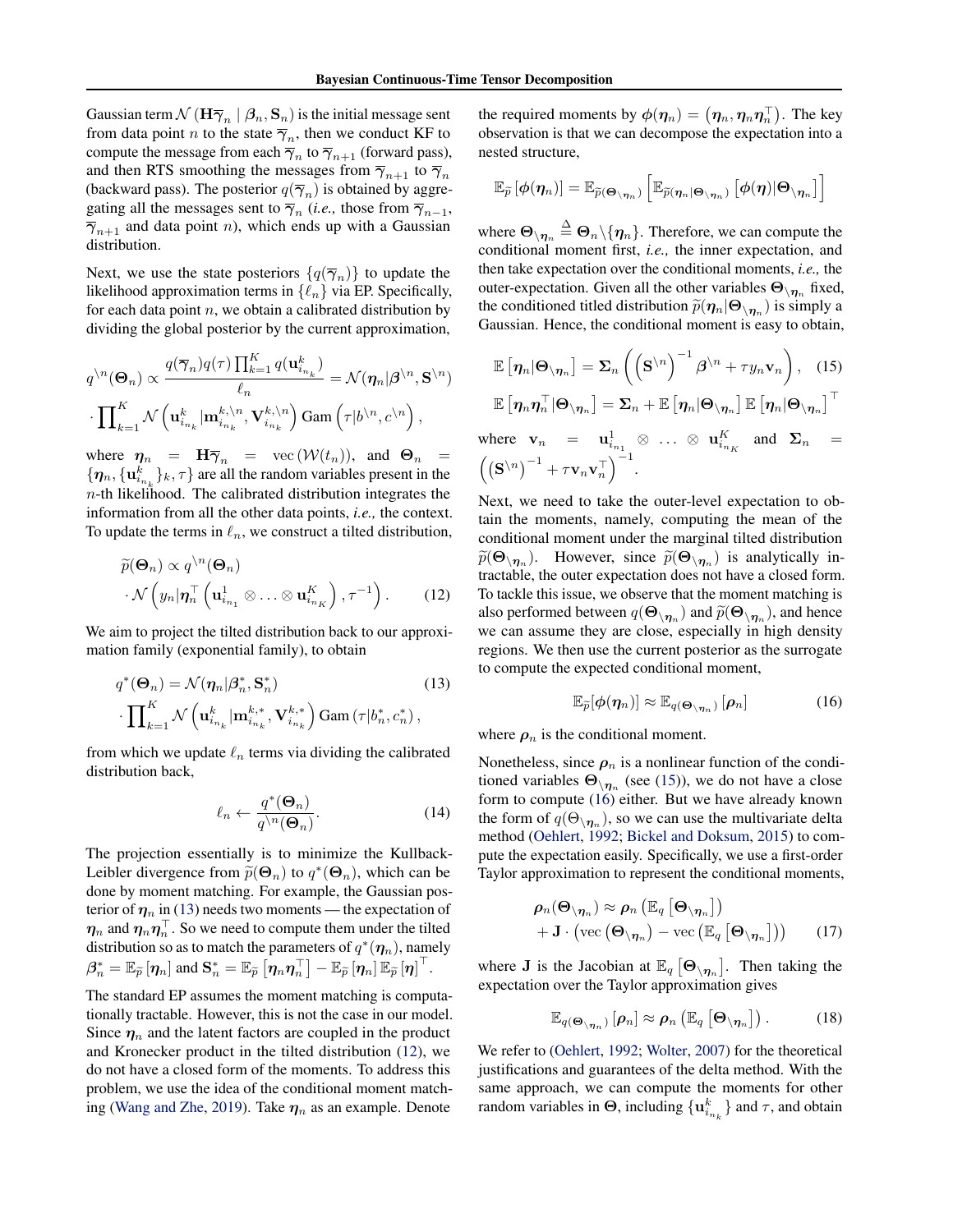<span id="page-5-0"></span>

Figure 1. Graphical illustration of the message-passing inference algorithm.

#### <span id="page-5-1"></span>Algorithm 1 BCTT

**Input:**  $D = \{(\mathbf{i}_1, t_1, y_1), \dots, (\mathbf{i}_N, t_N, y_N)\},\$  kernel hyper-parameters  $l, \sigma^2$ 

Initialize approximation terms in [\(10\)](#page-3-1) for each likelihood. repeat

Run KF and RTS smoothing to compute each  $q(\overline{\gamma}_n)$ for  $n = 1$  to N in parallel do Simultaneously update  $\mathcal{N}(\mathbf{H}\overline{\gamma}_n|\beta_n, \mathbf{S}_n)$ ,  $\mathrm{Gam}(\tau|b_n, c_n)$  and  $\left\{\mathcal{N}\left(\mathbf{u}_{i_{n_k}}^k|\mathbf{m}_{i_{n_k}}^{k,n}, \mathbf{V}_{i_{n_k}}^{k,n}\right)\right\}$  $\setminus$ k in [\(10\)](#page-3-1) with conditional moment matching and multi-variate delta method. end for until Convergence Return:  $\{q(\mathcal{W}(t_n))\}_{n=1}^N,$   $\{q(\mathbf{u}^k_j)\}_{1\leq k\leq K, 1\leq j\leq d_k},$   $q(\tau)$ 

their posterior in [\(13\)](#page-4-0). Finally, we apply [\(14\)](#page-4-4) to update the approximation terms in the likelihood.

While the derivation of the conditional moment matching is a bit lengthy, the implementation is straightforward. From [\(18\)](#page-4-5) and [\(16\)](#page-4-3), we just need to derive the form of the conditional moments (in our case, it is either Gaussian or Gamma), and then plug in the expectation of the conditioned variables under the current poster. For efficiency, we update the approximation factors of all the likelihoods in parallel, and then perform damping to be stable [\(Minka,](#page-9-17) [2001b\)](#page-9-17). We repeatedly do message passing and conditional moment matching until convergence. The model inference is summarized in Algorithm [1.](#page-5-1)

#### 4.3. Algorithm Complexity

In each iteration, our algorithm runs KF and RTS smoothing to go through data twice, so as to calculate the posterior of each state  $\overline{\gamma}_n$ , and then conduct conditional moment matching in parallel to update the likelihood approximation for each data point. The overall time complexity is  $\mathcal{O}(N\overline{R})$ , where  $\overline{R}$  is the size of the tensor-core. The space complexity

is  $\mathcal{O}\left(N(\overline{R}^2+\sum_{k=1}^K R_k^2)\right)$  which is to store the posterior of each state and the likelihood approximation terms at each data point. Hence, our algorithm enjoys a linear scalability with the growth of data. Note that our algorithm fulfills the full GP inference, without the need for any sparse or lowrank approximations. As a comparison, the naive GP model demands  $\mathcal{O}(\overline{R}N^3)$  time and  $\mathcal{O}(\overline{R}N^2)$  space complexity, and hence can be extremely expensive or infeasible for large N. In practice, it is possible that multiple entries were observed at the same time point. Adjusting our method for such cases is trivial. Since the number of states is smaller than  $N$  accordingly, the complexity is even lower.

## 5. Related Work

There are many tensor decomposition methods, *e.g.,* [\(Chu](#page-9-1) [and Ghahramani,](#page-9-1) [2009;](#page-9-1) [Kang et al.,](#page-9-2) [2012;](#page-9-2) [Choi and Vish](#page-9-3)[wanathan,](#page-9-3) [2014;](#page-9-3) [Zhe et al.,](#page-10-4) [2016a;](#page-10-4) [Liu et al.,](#page-9-18) [2018;](#page-9-18) [Pan](#page-9-19) [et al.,](#page-9-19) [2020b;](#page-9-19) [Tillinghast and Zhe,](#page-10-10) [2021;](#page-10-10) [Fang et al.,](#page-9-20) [2021b;](#page-9-20) [Tillinghast et al.,](#page-10-11) [2021\)](#page-10-11). To utilize time information, current methods expand the tensor with a time mode [\(Xiong et al.,](#page-10-1) [2010;](#page-10-1) [Rogers et al.,](#page-9-4) [2013;](#page-9-4) [Du et al.,](#page-9-5) [2018;](#page-9-5) [Zhe et al.,](#page-10-12) [2016b;](#page-10-12) [2015;](#page-10-3) [Ahn et al.,](#page-9-21) [2021;](#page-9-21) [Wu et al.,](#page-10-13) [2019\)](#page-10-13), which comprises a set of discrete time steps, *e.g.,* by hours or days. The observed entry values are then arranged into different time slices of the tensor. The factors of the time steps and tensor nodes are jointly learned during the decomposition. To better estimate the temporal relationships, a few more refined approaches model the transition between the time steps, *e.g.,* a conditional linear Gaussian prior in [\(Xiong et al.,](#page-10-1) [2010\)](#page-10-1), RNN [\(Wu et al.,](#page-10-13) [2019\)](#page-10-13), and kernel smoothing and regularization in [\(Ahn et al.,](#page-9-21) [2021\)](#page-9-21). To conduct continuous-time decomposition, the latest work [\(Zhang et al.,](#page-10-5) [2021\)](#page-10-5) uses polynomial splines to estimate the factor coefficients  $(\lambda)$  in [\(1\)](#page-1-1)) in the CP model as a time function. Another set of works [\(Schein et al.,](#page-10-14) [2015;](#page-10-14) [2016;](#page-10-15) [Zhe and Du,](#page-10-16) [2018;](#page-10-16) [Pan](#page-9-22) [et al.,](#page-9-22) [2020a;](#page-9-22) [Wang et al.,](#page-10-17) [2020\)](#page-10-17) decompose the events between the tensor nodes. The entry values are event counts or event sequences. These methods either use Poisson pro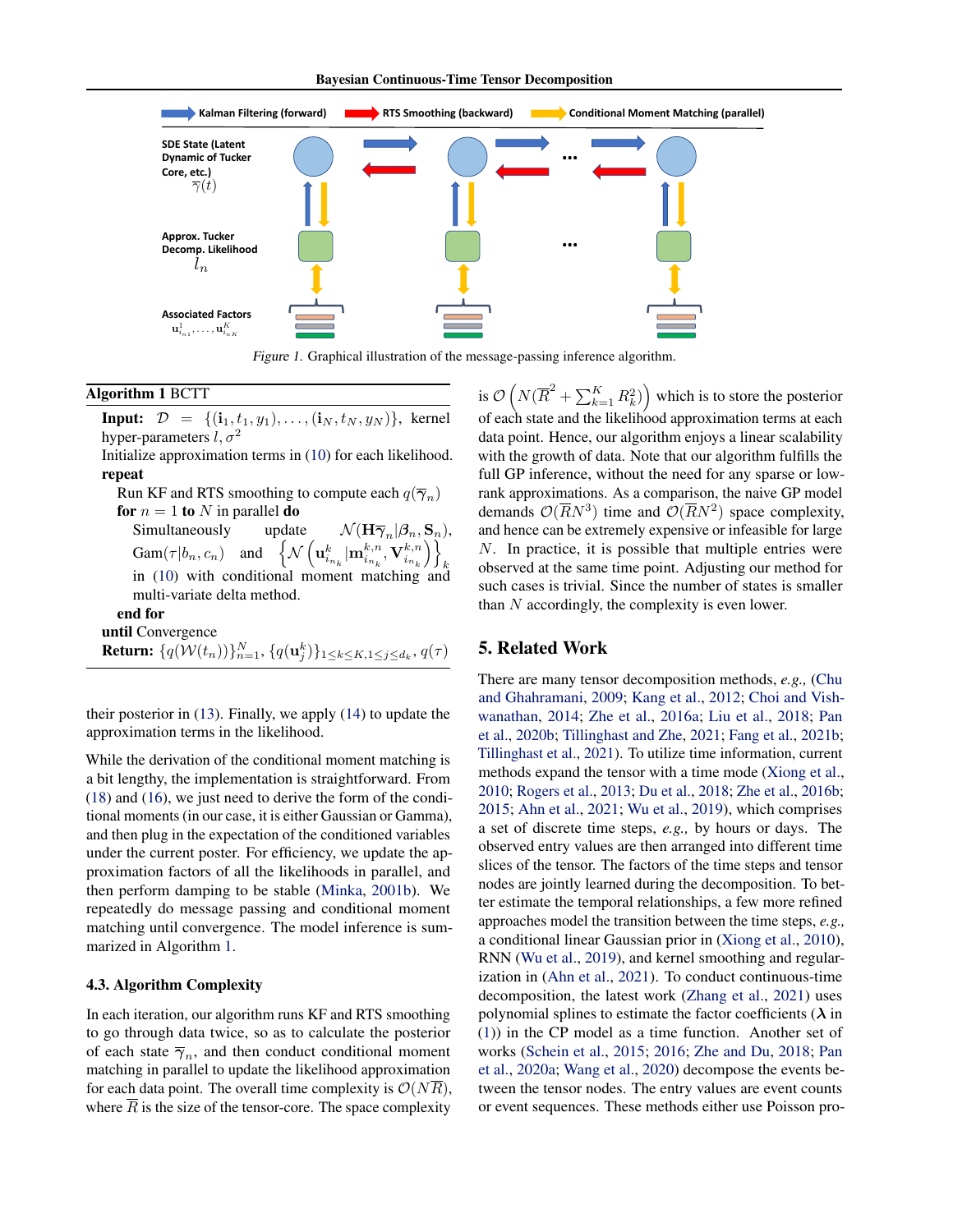cesses or more complex temporal point processes, such as Hawkes processes [\(Hawkes,](#page-9-23) [1971\)](#page-9-23). However, these methods do not consider the result of events, *e.g.,* payment or product ratings.

Message passing is a general inference framework in probabilistic graphical models [\(Wainwright and Jordan,](#page-10-18) [2008\)](#page-10-18). When the model has a chain or tree structure and the factors in the graph (*i.e.,* terms in probability) are tractable, message passing can perform exact inference in a highly efficient way. Kalman filter and RTS smoothing are examples. When the factors are complex (*e.g.,* not in the exponential family), the computation of the messages can be intractable. [Minka](#page-9-14) [\(2001a\)](#page-9-14) proposed a more general framework, Expectation propagation (EP), to handle the message computation via moment matching. However, it can still fail when moment matching is intractable. To address this problem, [Wang and Zhe](#page-10-7) [\(2019\)](#page-10-7) proposed conditional EP (CEP) that uses conditional moment matching, Taylor approximations and numerical quadrature to compute the intractable moments for fully factorized posteriors. CEP has been used in Bayesian CP decomposition [\(Wang and Zhe,](#page-10-7) [2019\)](#page-10-7) and shown great performance. [\(Fang et al.,](#page-9-24) [2021a\)](#page-9-24) has used CEP in the streaming inference of a sparse Tucker decomposition model where a spike-and-slab prior is placed on the tensor-core and approximated on the fly to obtain the running posterior. Our work uses GPs to estimate a timevarying tensor-core to handle continuous time information in the Tucker decomposition framework. To avoid huge kernel matrix computation and/or low-rank approximations, we use LTI-SDEs to build an equivalent state-space prior, which is essentially a Gaussian Markov chain. Under the chain structure, we combine the message passing and moment matching for efficient inference. We use similar ideas as in [\(Wang and Zhe,](#page-10-7) [2019;](#page-10-7) [Fang et al.,](#page-9-24) [2021a\)](#page-9-24) to compute the Gaussian messages to the SDE states. Given these messages, we then perform KF and RTS smoothing to calculate the posterior of the SDE states in an exact way, which are in turn used to update the approximation terms in each likelihood. In this way, we achieve the linear time complexity for our Tucker-GP model.

## 6. Experiment

#### 6.1. Ablation Study

We first evaluated BCTT on a synthetic task. We simulated a two-mode tensor, where each mode includes 50 nodes. For each node, we generated two latent factors that reflect a clustering structure in each mode. Specifically, for the nodes in mode 1, we sampled the latent factors  $\mathbf{u}_j^1$  from  $\mathcal{N}([-1; 1], 0.1\mathbf{I})$  for  $1 \leq j \leq 25$ , and from  $\mathcal{N}([1;-1], 0.1\mathbf{I})$  for  $26 < j \leq 50$ . Similarly, for the nodes in mode 2, we sampled  $\mathbf{u}_j^2 \sim \mathcal{N}([1; 1], 0.1\mathbf{I})$  when  $1 \leq j \leq 25$ , and  $\mathcal{N}([-1;-1], 0.1\mathbf{I})$  for  $26 < j \leq 50$ .

<span id="page-6-1"></span>

Figure 2. Recovered temporal dynamics within factor interactions.

<span id="page-6-2"></span>

Figure 3. The estimated latent factors by BCTT

Given the latent factors, we generate the tensor entry values at any time  $t$  from

$$
y_{\mathbf{i}}(t) = u_{i_1,1}^1 u_{i_2,1}^2 w_{(1,1)}(t) + u_{i_1,1}^1 u_{i_2,2}^2 w_{(1,2)}(t) + u_{i_1,2}^1 u_{i_2,1}^2 w_{(2,1)}(t) + u_{i_1,2}^1 u_{i_2,2}^2 w_{(2,2)}(t),
$$
 (19)

where  $w_{(1,1)}(t) = \sin(2\pi t), w_{(1,2)}(t) = \cos(2\pi t),$  $w_{(2,1)}(t) = \sin(2\pi t)\sin(2\pi t), \text{ and } w_{(2,2)}(t)$  $\cos(2\pi t) \sin^2(2\pi t)$ . These weight functions represent the four temporal interaction patterns between factors across the two modes, corresponding to the tensor-core  $W(t)$  in our model. We generated 2K observed entries from  $t \in [0, 1]$ . We implemented our method BCTT with PyTorch [\(Paszke](#page-9-25) [et al.,](#page-9-25) [2019\)](#page-9-25). We use the Matérn kernel with  $\nu = 3/2$ , and set  $l = \sigma^2 = 0.1$ . We ran our message-passing inference until convergence. The tolerance level was set to  $10^{-3}$ . Then we compared the learned tensor-core  $W(t)$  with the ground-truth interaction functions between every pair of the factors across the two modes<sup>[1](#page-6-0)</sup>. As we can see from Fig.

<span id="page-6-0"></span><sup>&</sup>lt;sup>1</sup>We normalized each learned interaction function by the maximum posterior mean of the corresponding state. This is to address the identifiablility issue, since scaling  $W$  arbitrarily then re-scaling  $U$  accordingly do not change the Tucker decomposition loss (or likelihood).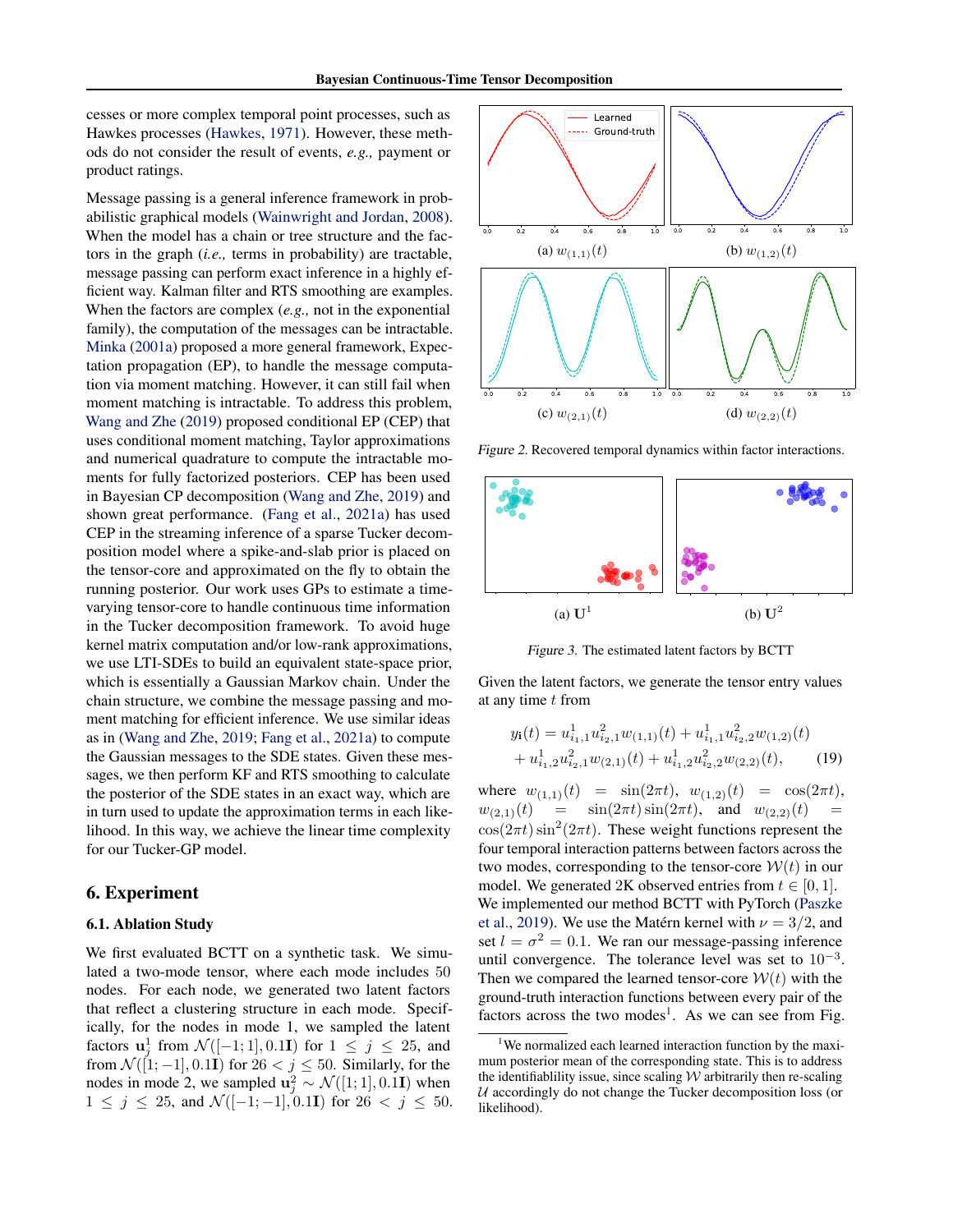<span id="page-7-0"></span>

Figure 4. The structures of learned tensor-core at different time points by BCTT (a-c) and the static tensor-score learned by dynamic discrete-time Tucker decomposition (DDT-TD).

[2,](#page-6-1) our approach recovered each function pretty accurately, showing that BCTT have successful captured all the temporal dynamics within the factor interactions. Next, we show the learned factors in each mode in Fig. [3.](#page-6-2) The colors indicate the ground-truth cluster membership of the nodes. As we can see, our learned factors clearly revealed the hidden structures of the tensor nodes.

#### 6.2. Real-World Applications

Next, we examined BCTT on three real-world benchmark datasets. (1) *MovieLen100K* ([https://grouplens.](https://grouplens.org/datasets/movielens/) [org/datasets/movielens/](https://grouplens.org/datasets/movielens/)), a two-mode (user, movie) tensor, of size  $610 \times 9729$ . The entry values are movie ratings at different time points. We have  $100, 208$  observed entries and their timestamps. (2) *AdsClick* ([https://www.kaggle.com/](https://www.kaggle.com/c/avazu-ctr-prediction) [c/avazu-ctr-prediction](https://www.kaggle.com/c/avazu-ctr-prediction)), a three-mode mobile ads click tensor, *(banner-position, site domain, app)*, of size  $7 \times 2842 \times 4127$ . We collected 50K observed entry values (number of clicks) at different time points (in ten days). *DBLP* ([https://dblp.uni-trier.de/](https://dblp.uni-trier.de/xml/) [xml/](https://dblp.uni-trier.de/xml/)), a three-mode tensor about bibliographic records in computer science from 2011 to 2021, (author, conference, keyword), of size  $3731 \times 1935 \times 169$ . The entry values are the numbers of publications. There are 50k entry values and their timestamps.

Methods. We compared with following state-of-the-art multilinear and nonparametric tensor decomposition algorithms with time information integrated. (1) CT-CP [\(Zhang](#page-10-5) [et al.,](#page-10-5) [2021\)](#page-10-5), continuous-time CP decomposition, which uses polynomial splines to estimates  $\lambda$  in [\(1\)](#page-1-1) as a trend

function. (2) CT-GP, continuous-time GP decomposition, which extends [\(Zhe et al.,](#page-10-4) [2016a\)](#page-10-4) to use GPs to learn tensor element as a function of the latent factors and time  $y_i(t) =$  $g(\mathbf{u}_{i_1}^1, \dots, \mathbf{u}_{i_K}^K, t) \sim \mathcal{GP}(0, \kappa(\cdot, \cdot))$ . (3) DT-GP, discretetime GP decomposition, which expands the tensor with a discrete time mode and then applies GP decomposition. (4) DDT-CP, dynamic discrete-time CP decomposition, which on top of DT-CP, places an RNN-like dynamic prior over the time factors,  $p(\mathbf{t}_j | \mathbf{t}_{j-1}) = \mathcal{N}(\mathbf{t}_j | \sigma(\mathbf{A} \mathbf{t}_{j-1}) + \mathbf{b}, v\mathbf{I})$  where  $\sigma(\cdot)$  is a nonlinear activation, (5) DDT-TD and (6) DDT-GP, dynamic discrete-time Tucker and GP decomposition, which place the same dynamic prior as in DDT-CP.

Settings. All the methods were implemented by PyTorch. For {CT, DT, DDT}-GP, we used the square exponential kernel and sparse variational GP inference as in [\(Zhe](#page-10-12) [et al.,](#page-10-12) [2016b\)](#page-10-12) for scalable model estimation. The number of pseudo inputs was 100. For CT-CP, we used 100 knots for the polynomial splines. Except BCTT, all the methods were trained with stochastic mini-batch optimization, with mini-batch size 100. We used ADAM optimization [\(Kingma and Ba,](#page-9-26) [2014\)](#page-9-26). The learning rate was chosen from  $\{10^{-4}, 5 \times 10^{-4}, 10^{-3}, 5 \times 10^{-3}, 10^{-2}\}$ . We re-scaled all the timestamps to [0, 10] to ensure numerical stability. We examined all the methods with the number of factors  $R \in \{3, 5, 7, 9\}$ . Following [\(Xu et al.,](#page-10-2) [2012;](#page-10-2) [Kang et al.,](#page-9-2) [2012;](#page-9-2) [Zhe et al.,](#page-10-12) [2016b\)](#page-10-12), we randomly sampled 80% observed entry values and their time points for training, and then tested on the remaining entries. For discrete-time decomposition methods, we set the number of time steps to 50 (we tested with more steps but did not obtain improvement). We repeated the experiments for five times, and examined the average root mean-square-error (RMSE), average meanabsolute-error (MAE), and their standard deviations.

Results. As shown in Table [1,](#page-8-0) our approach BCTT outperforms the competing methods in all the cases except that in Table [1d](#page-8-0), on *AdsClicks*, BCTT was the second best, and its MAE is slightly worse than CP-CT. In most cases, the improvement obtained by BCTT is large and significant ( $p < 0.05$ ). It shows that our semi-parametric model BCTT not only maintains the interpretable structure as in Tucker decomposition, but also achieves a superior performance, even to full nonparametric models, *e.g.,* CT-GP and DDT-GP. This might because BCTT uses the state-space representation to enable full GP inference, without any lowrank/sparse approximation as needed in those GP baselines.

Furthermore, we investigated if our learned tensor-core  $W(t)$  can reflect temporal structural variations. To do so, we set  $R = 7$  and ran BCTT on *DBLP* dataset. We looked at the tensor-core at three time points  $t = 1, 4, 7$ . The size of the tensor-core is  $7 \times 7 \times 7$ . We followed [\(Fang et al.,](#page-9-24) [2021a\)](#page-9-24) to fold the tensor-core to a  $49 \times 7$  interaction matrix for each mode. Thus, each row expresses how strongly the combi-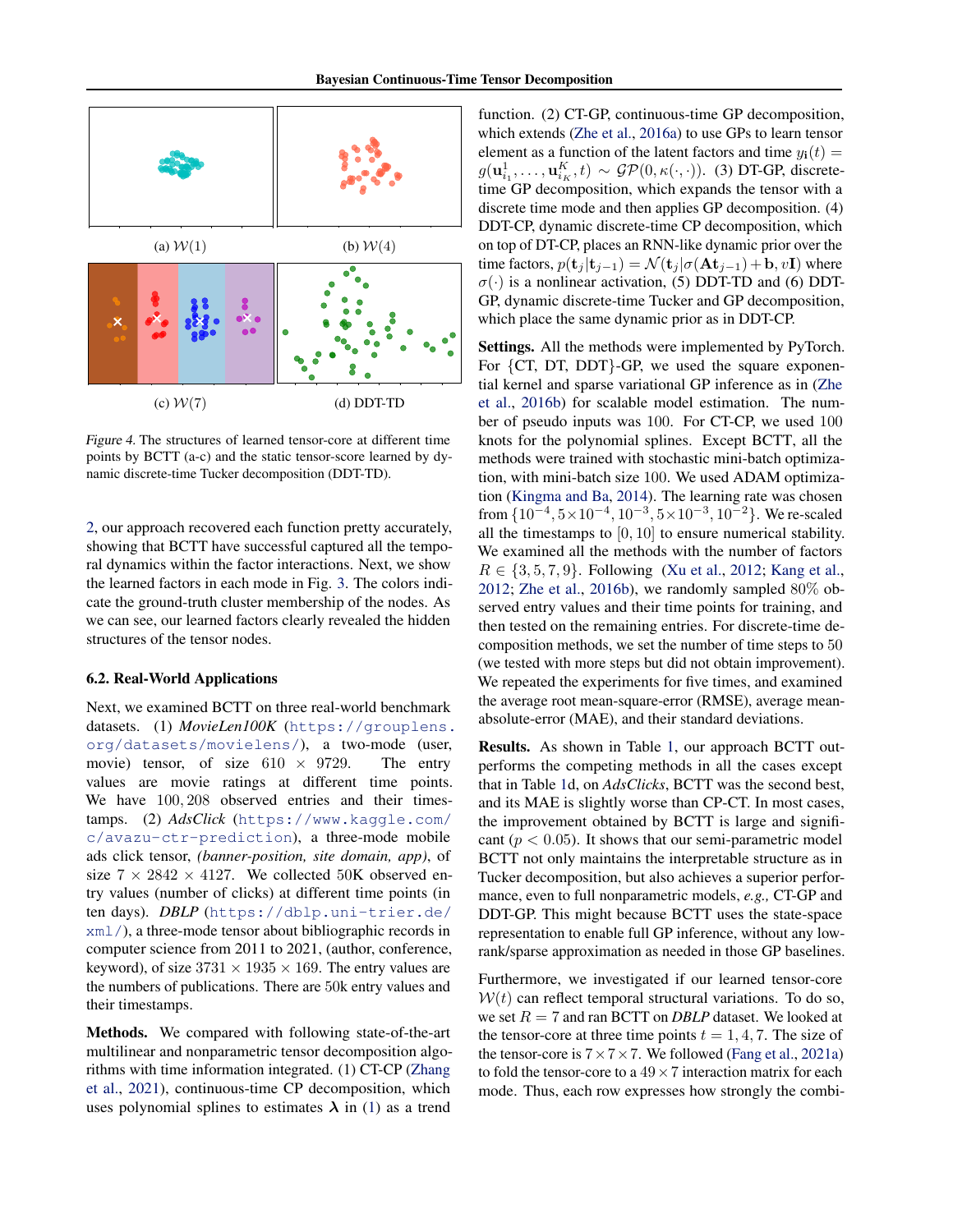Bayesian Continuous-Time Tensor Decomposition

<span id="page-8-0"></span>

| <b>RMSE</b>   | <b>MovieLens</b>  | AdsClicks         | <b>DBLP</b>       | <b>RMSE</b>   | <b>MovieLens</b>  | AdsClicks         | <b>DBLP</b>       |  |
|---------------|-------------------|-------------------|-------------------|---------------|-------------------|-------------------|-------------------|--|
| CT-CP         | $1.113 \pm 0.004$ | $1.337 \pm 0.013$ | $0.240 \pm 0.007$ | CT-CP         | $1.165 \pm 0.008$ | $1.324 \pm 0.013$ | $0.263 \pm 0.006$ |  |
| CT-GP         | $0.949 \pm 0.008$ | $1.422 \pm 0.008$ | $0.227 \pm 0.009$ | CT-GP         | $0.965 \pm 0.019$ | $1.410 \pm 0.015$ | $0.227 \pm 0.007$ |  |
| DT-GP         | $0.963 \pm 0.008$ | $1.436\pm0.015$   | $0.227 \pm 0.007$ | DT-GP         | $0.949 \pm 0.007$ | $1.425 \pm 0.015$ | $0.225 \pm 0.008$ |  |
| DDT-GP        | $0.957 \pm 0.008$ | $1.437 \pm 0.010$ | $0.225 \pm 0.006$ | <b>DDT-GP</b> | $0.948 \pm 0.005$ | $1.421 \pm 0.012$ | $0.220 \pm 0.006$ |  |
| <b>DDT-CP</b> | $1.022 \pm 0.003$ | $1.420 \pm 0.020$ | $0.245 \pm 0.004$ | DDT-CP        | $1.141 \pm 0.007$ | $1.623 \pm 0.013$ | $0.282 \pm 0.011$ |  |
| DDT-TD        | $1.059 \pm 0.006$ | $1.401 \pm 0.022$ | $0.232 \pm 0.09$  | DDT-TD        | $0.944 \pm 0.003$ | $1.453 \pm 0.035$ | $0.312 \pm 0.072$ |  |
| <b>BCTT</b>   | $0.922\pm0.002$   | $1.322\pm0.012$   | $0.214 \pm 0.009$ | <b>BCTT</b>   | $0.895 \pm 0.007$ | $1.304 \pm 0.018$ | $0.202 \pm 0.009$ |  |
| <b>MAE</b>    |                   |                   |                   | <b>MAE</b>    |                   |                   |                   |  |
| CT-CP         | $0.788 \pm 0.004$ | $0.787 \pm 0.006$ | $0.105 \pm 0.001$ | CT-CP         | $0.835 \pm 0.006$ | $0.792 \pm 0.007$ | $0.128\pm0.001$   |  |
| CT-GP         | $0.714 \pm 0.004$ | $0.891 \pm 0.011$ | $0.092 \pm 0.004$ | CT-GP         | $0.717 \pm 0.012$ | $0.883 \pm 0.016$ | $0.092 \pm 0.002$ |  |
| DT-GP         | $0.722 \pm 0.008$ | $0.893 \pm 0.008$ | $0.084 \pm 0.003$ | DT-GP         | $0.714 \pm 0.005$ | $0.886 \pm 0.012$ | $0.084 \pm 0.001$ |  |
| DDT-GP        | $0.720 \pm 0.003$ | $0.894 \pm 0.009$ | $0.083 \pm 0.001$ | DDT-GP        | $0.707 \pm 0.004$ | $0.882 \pm 0.015$ | $0.082 \pm 0.003$ |  |
| DDT-CP        | $0.755 \pm 0.002$ | $0.901 \pm 0.011$ | $0.114 \pm 0.002$ | DDT-CP        | $0.843 \pm 0.003$ | $1.082 \pm 0.013$ | $0.141 \pm 0.004$ |  |
| DDT-TD        | $0.742 \pm 0.006$ | $0.866 \pm 0.012$ | $0.101 \pm 0.001$ | DDT-TD        | $0.712 \pm 0.002$ | $0.903 \pm 0.024$ | $0.221 \pm 0.047$ |  |
| <b>BCTT</b>   | $0.698 \pm 0.002$ | $0.777\pm0.016$   | $0.084 \pm 0.001$ | <b>BCTT</b>   | $0.679 \pm 0.001$ | $0.785 \pm 0.010$ | $0.080 \pm 0.001$ |  |
| (a) $R=3$     |                   |                   |                   |               | (b) $R=7$         |                   |                   |  |
| <b>RMSE</b>   | <b>MovieLens</b>  | AdsClicks         | <b>DBLP</b>       | <b>RMSE</b>   | <b>MovieLens</b>  | <b>AdsClicks</b>  | <b>DBLP</b>       |  |
| CT-CP         | $1.026 \pm 0.002$ | $1.335 \pm 0.012$ | $0.244 \pm 0.005$ | CT-CP         | $1.188 \pm 0.002$ | $1.335 \pm 0.015$ | $0.265 \pm 0.004$ |  |
| CT-GP         | $0.970 \pm 0.011$ | $1.425\pm0.011$   | $0.229 \pm 0.009$ | CT-GP         | $0.935 \pm 0.009$ | $1.406 \pm 0.008$ | $0.227 \pm 0.008$ |  |
| DT-GP         | $0.952 \pm 0.012$ | $1.428 \pm 0.015$ | $0.226 \pm 0.007$ | DT-GP         | $0.945 \pm 0.005$ | $1.410 \pm 0.003$ | $0.222 \pm 0.008$ |  |
| DDT-GP        | $0.949 \pm 0.007$ | $1.417 \pm 0.013$ | $0.226 \pm 0.007$ | DDT-GP        | $0.939 \pm 0.003$ | $1.411 \pm 0.004$ | $0.217 \pm 0.003$ |  |
| DDT-CP        | $1.087 \pm 0.012$ | $1.515 \pm 0.023$ | $0.257 \pm 0.006$ | DDT-CP        | $1.117 \pm 0.011$ | $1.580 \pm 0.022$ | $0.292 \pm 0.007$ |  |
| DDT-TD        | $1.050 \pm 0.005$ | $1.403 \pm 0.053$ | $0.277 \pm 0.026$ | DDT-TD        | $0.956 \pm 0.005$ | $1.473 \pm 0.045$ | $0.345 \pm 0.096$ |  |
| <b>BCTT</b>   | $0.901 \pm 0.002$ | $1.317 \pm 0.046$ | $0.204\pm0.009$   | <b>BCTT</b>   | $0.891 \pm 0.003$ | $1.308 \pm 0.026$ | $0.198 \pm 0.006$ |  |
| <b>MAE</b>    |                   |                   |                   | <b>MAE</b>    |                   |                   |                   |  |
| CT-CP         | $0.813 \pm 0.003$ | $0.796 \pm 0.006$ | $0.112 \pm 0.001$ | CT-CP         | $0.856 \pm 0.003$ | $0.786 \pm 0.007$ | $0.131 \pm 0.001$ |  |
| CT-GP         | $0.731 \pm 0.007$ | $0.890 \pm 0.012$ | $0.093 \pm 0.002$ | CT-GP         | $0.703 \pm 0.006$ | $0.889 \pm 0.009$ | $0.094 \pm 0.004$ |  |
| DT-GP         | $0.720 \pm 0.016$ | $0.888 \pm 0.011$ | $0.085 \pm 0.001$ | DT-GP         | $0.713 \pm 0.003$ | $0.880 \pm 0.003$ | $0.082 \pm 0.002$ |  |
| DDT-GP        | $0.715\pm0.003$   | $0.879 \pm 0.016$ | $0.085 \pm 0.001$ | DDT-GP        | $0.706 \pm 0.005$ | $0.874 \pm 0.004$ | $0.080 \pm 0.001$ |  |
| DDT-CP        | $0.807 \pm 0.003$ | $0.958 \pm 0.012$ | $0.120 \pm 0.002$ | DDT-CP        | $0.872 \pm 0.006$ | $1.024 \pm 0.013$ | $0.155 \pm 0.005$ |  |
| DDT-TD        | $0.784 \pm 0.015$ | $0.831 \pm 0.038$ | $0.171 \pm 0.043$ | DDT-TD        | $0.718 \pm 0.004$ | $0.923 \pm 0.034$ | $0.201 \pm 0.053$ |  |
| <b>BCTT</b>   | $0.684 \pm 0.001$ | $0.776 \pm 0.013$ | $0.082 \pm 0.001$ | <b>BCTT</b>   | $0.678 \pm 0.002$ | $0.787 \pm 0.008$ | $0.079 \pm 0.002$ |  |
| (c) $R=5$     |                   |                   |                   |               | (d) $R=9$         |                   |                   |  |

Table 1. Prediction error and standard deviation. The results were averaged over five runs.

nation of factors in other modes interact with the factors in the current mode. To reflect the structure, we ran Principled Component Analysis (PCA), and show the first and second principled components in a plane. We also tested DDT-TD which learns a static tensor-core but using time factors and nonlinear dynamics. We looked at the results at mode 1. As shown in Fig. [4](#page-7-0) a-c, we can see a clear structural variation. At  $t = 1$ , the tensor-core elements are quite concentrated, showing somewhat homogeneous interactions. The case is similar at  $t = 4$  but the interaction strengths are more scattered. However, at  $t = 7$ , the strengths clearly formed four groups, exhibiting heterogeneous interaction patterns a major shift. Together these imply the interaction between factors evolve with time. As a comparison, the tensor-core learned by DDT-TD do not reflect apparent structures or temporal patterns. It is inconvenient to examine how the interaction between the factors of the tensor nodes evolve.

## 7. Conclusion

We proposed BCTT, a continuous-time dynamic Tucker decomposition method. Our model maintains the interpretable structure while is flexible enough to capture various temporal dynamics within the factor interactions. Our LTI-SDE based message-passing inference avoids sparse GP approximations and enjoys a linear scalability with the data growth.

## Acknowledgments

This work has been supported by MURI AFOSR grant FA9550-20-1-0358, NSF IIS-1910983 and NSF CAREER Award IIS-2046295. We thank Shibo Li for implementing several baseline methods.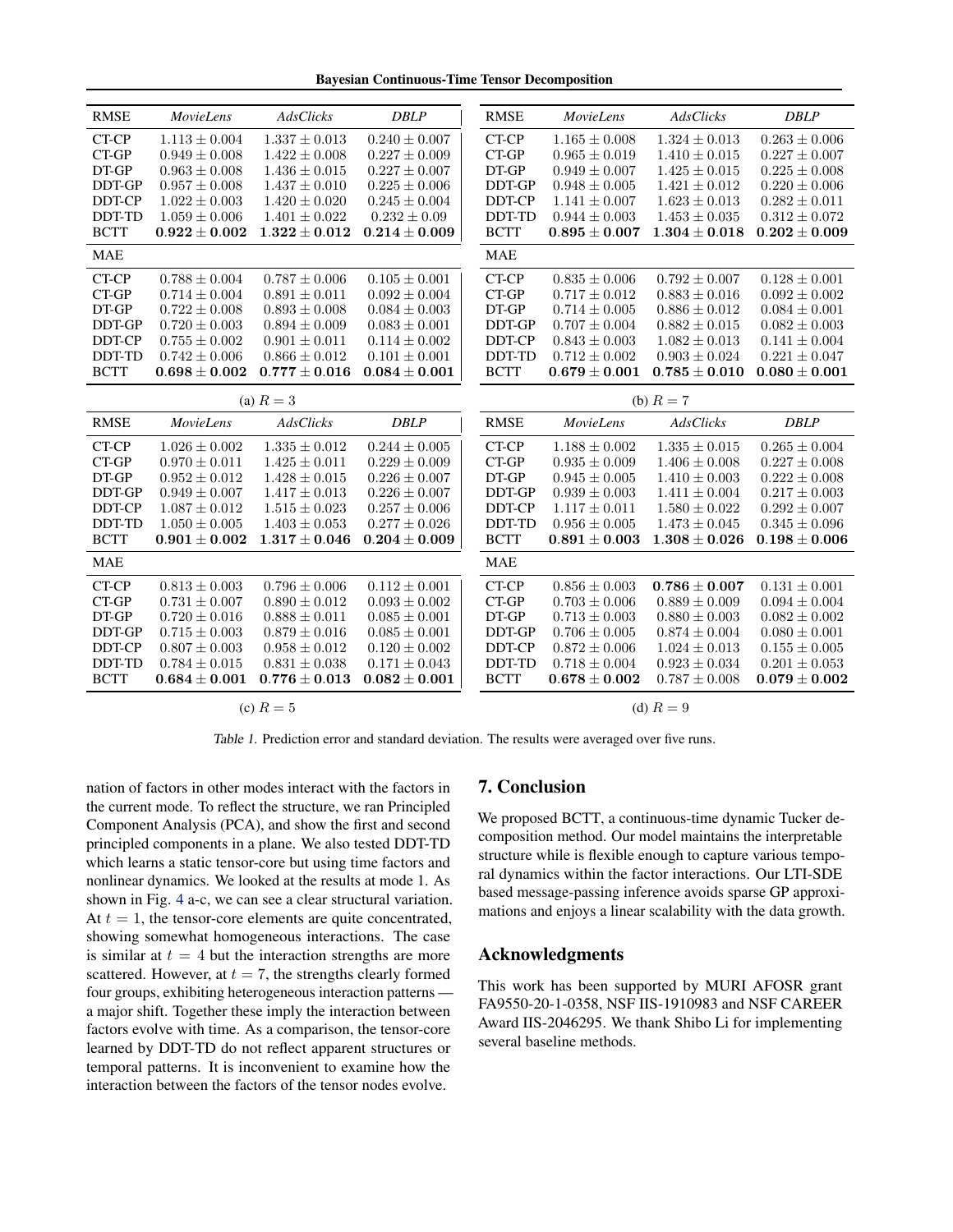## References

- <span id="page-9-21"></span>Ahn, D., Jang, J.-G., and Kang, U. (2021). Time-aware tensor decomposition for sparse tensors. Machine Learning, pages 1–22.
- <span id="page-9-7"></span>Bickel, P. J. and Doksum, K. A. (2015). Mathematical statistics: basic ideas and selected topics, volume I, volume 117. CRC Press.
- <span id="page-9-15"></span>Bishop, C. M. (2006). Pattern recognition and machine learning. springer.
- <span id="page-9-3"></span>Choi, J. H. and Vishwanathan, S. (2014). Dfacto: Distributed factorization of tensors. In Advances in Neural Information Processing Systems, pages 1296–1304.
- <span id="page-9-1"></span>Chu, W. and Ghahramani, Z. (2009). Probabilistic models for incomplete multi-dimensional arrays. AISTATS.
- <span id="page-9-5"></span>Du, Y., Zheng, Y., Lee, K.-c., and Zhe, S. (2018). Probabilistic streaming tensor decomposition. In 2018 IEEE International Conference on Data Mining (ICDM), pages 99–108. IEEE.
- <span id="page-9-24"></span>Fang, S., Kirby, R. M., and Zhe, S. (2021a). Bayesian streaming sparse tucker decomposition. In Uncertainty in Artificial Intelligence, pages 558–567. PMLR.
- <span id="page-9-20"></span>Fang, S., Wang, Z., Pan, Z., Liu, J., and Zhe, S. (2021b). Streaming Bayesian deep tensor factorization. In International Conference on Machine Learning, pages 3133–3142. PMLR.
- <span id="page-9-0"></span>Harshman, R. A. (1970). Foundations of the PARAFAC procedure: Model and conditions for an"explanatory"multimode factor analysis. UCLA Working Papers in Phonetics, 16:1–84.
- <span id="page-9-6"></span>Hartikainen, J. and Särkkä, S. (2010). Kalman filtering and smoothing solutions to temporal gaussian process regression models. In 2010 IEEE international workshop on machine learning for signal processing, pages 379– 384. IEEE.
- <span id="page-9-23"></span>Hawkes, A. G. (1971). Spectra of some self-exciting and mutually exciting point processes. Biometrika, 58(1):83– 90.
- <span id="page-9-12"></span>Kalman, R. E. (1960). A new approach to linear filtering and prediction problems.
- <span id="page-9-2"></span>Kang, U., Papalexakis, E., Harpale, A., and Faloutsos, C. (2012). Gigatensor: scaling tensor analysis up by 100 times-algorithms and discoveries. In Proceedings of the 18th ACM SIGKDD international conference on Knowledge discovery and data mining, pages 316–324. ACM.
- <span id="page-9-26"></span>Kingma, D. P. and Ba, J. (2014). Adam: A method for stochastic optimization. arXiv preprint arXiv:1412.6980.
- <span id="page-9-8"></span>Kolda, T. G. (2006). Multilinear operators for higher-order decompositions, volume 2. United States. Department of Energy.
- <span id="page-9-11"></span>Lancaster, P. and Rodman, L. (1995). Algebraic riccati equations. Clarendon press.
- <span id="page-9-18"></span>Liu, B., He, L., Li, Y., Zhe, S., and Xu, Z. (2018). Neuralcp: Bayesian multiway data analysis with neural tensor decomposition. Cognitive Computation, 10(6):1051–1061.
- <span id="page-9-14"></span>Minka, T. P. (2001a). Expectation propagation for approximate Bayesian inference. In Proceedings of the Seventeenth conference on Uncertainty in artificial intelligence, pages 362–369.
- <span id="page-9-17"></span>Minka, T. P. (2001b). A family of algorithms for approximate Bayesian inference. PhD thesis, Massachusetts Institute of Technology.
- <span id="page-9-16"></span>Oehlert, G. W. (1992). A note on the delta method. The American Statistician, 46(1):27–29.
- <span id="page-9-9"></span>Oksendal, B. (2013). Stochastic differential equations: an introduction with applications. Springer Science & Business Media.
- <span id="page-9-22"></span>Pan, Z., Wang, Z., and Zhe, S. (2020a). Scalable nonparametric factorization for high-order interaction events. In International Conference on Artificial Intelligence and Statistics, pages 4325–4335. PMLR.
- <span id="page-9-19"></span>Pan, Z., Wang, Z., and Zhe, S. (2020b). Streaming nonlinear bayesian tensor decomposition. In Conference on Uncertainty in Artificial Intelligence, pages 490–499. PMLR.
- <span id="page-9-25"></span>Paszke, A., Gross, S., Massa, F., Lerer, A., Bradbury, J., Chanan, G., Killeen, T., Lin, Z., Gimelshein, N., Antiga, L., et al. (2019). Pytorch: An imperative style, highperformance deep learning library. Advances in neural information processing systems, 32:8026–8037.
- <span id="page-9-10"></span>Quiñonero-Candela, J. and Rasmussen, C. E. (2005). A unifying view of sparse approximate gaussian process regression. The Journal of Machine Learning Research, 6:1939–1959.
- <span id="page-9-13"></span>Rauch, H. E., Tung, F., and Striebel, C. T. (1965). Maximum likelihood estimates of linear dynamic systems. AIAA journal, 3(8):1445–1450.
- <span id="page-9-4"></span>Rogers, M., Li, L., and Russell, S. J. (2013). Multilinear dynamical systems for tensor time series. Advances in Neural Information Processing Systems, 26:2634–2642.